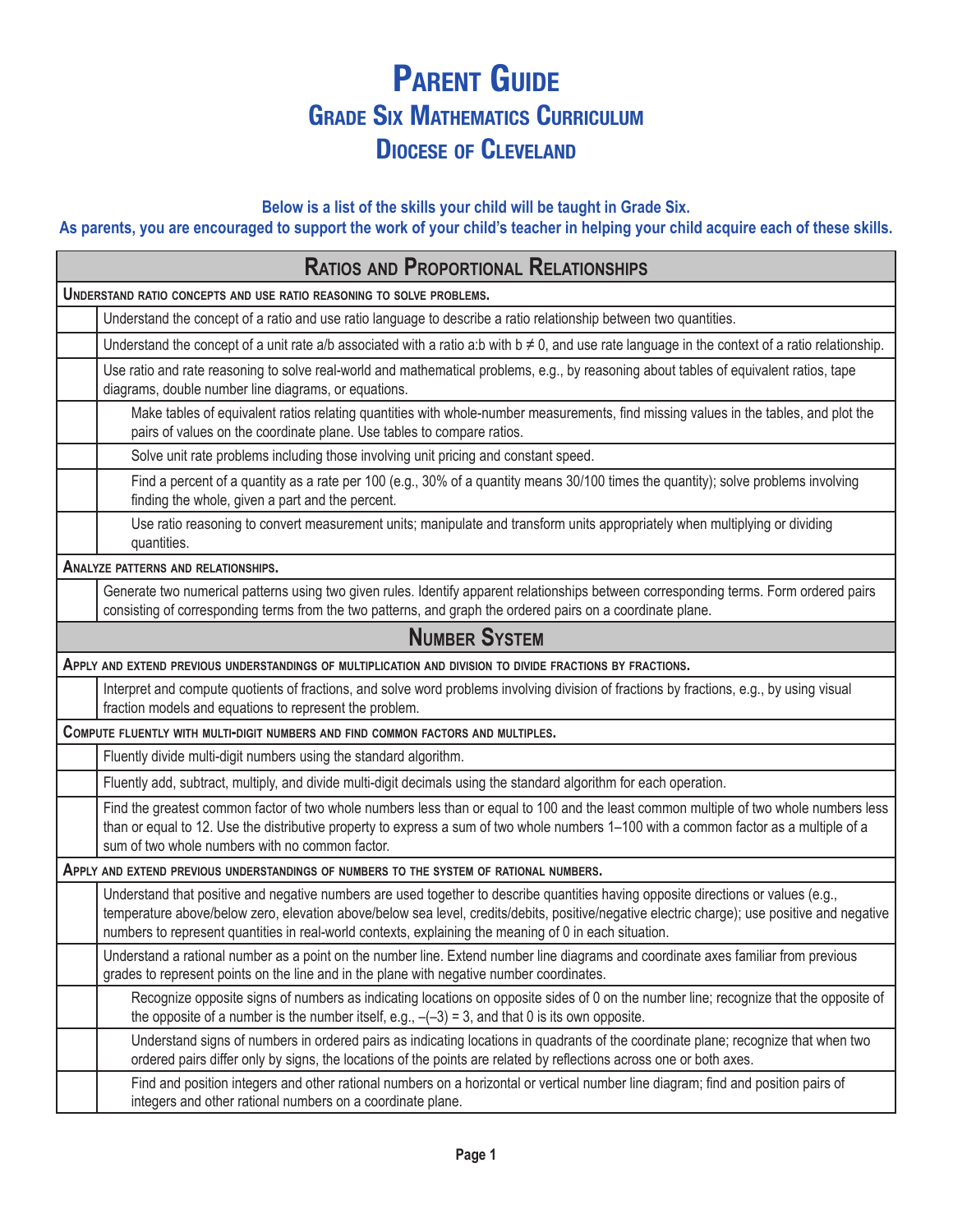| <b>NUMBER SYSTEM CONTINUED</b>                                                                   |                                                                                                                                                                                                                                                                                                                                                                                                                                                                                                                                                                                                                                   |  |
|--------------------------------------------------------------------------------------------------|-----------------------------------------------------------------------------------------------------------------------------------------------------------------------------------------------------------------------------------------------------------------------------------------------------------------------------------------------------------------------------------------------------------------------------------------------------------------------------------------------------------------------------------------------------------------------------------------------------------------------------------|--|
| APPLY AND EXTEND PREVIOUS UNDERSTANDINGS OF NUMBERS TO THE SYSTEM OF RATIONAL NUMBERS CONTINUED. |                                                                                                                                                                                                                                                                                                                                                                                                                                                                                                                                                                                                                                   |  |
|                                                                                                  | Understand ordering and absolute value of rational numbers.                                                                                                                                                                                                                                                                                                                                                                                                                                                                                                                                                                       |  |
|                                                                                                  | Interpret statements of inequality as statements about the relative position of two numbers on a number line diagram.                                                                                                                                                                                                                                                                                                                                                                                                                                                                                                             |  |
|                                                                                                  | Write, interpret, and explain statements of order for rational numbers in real-world contexts.                                                                                                                                                                                                                                                                                                                                                                                                                                                                                                                                    |  |
|                                                                                                  | Understand the absolute value of a rational number as its distance from 0 on the number line; interpret absolute value as magnitude for<br>a positive or negative quantity in a real-world situation.                                                                                                                                                                                                                                                                                                                                                                                                                             |  |
|                                                                                                  | Distinguish comparisons of absolute value from statements about order.                                                                                                                                                                                                                                                                                                                                                                                                                                                                                                                                                            |  |
|                                                                                                  | Solve real-world and mathematical problems by graphing points in all four quadrants of the coordinate plane. Include use of coordinates and<br>absolute value to find distances between points with the same first coordinate or the same second coordinate.                                                                                                                                                                                                                                                                                                                                                                      |  |
|                                                                                                  | <b>EXPRESSIONS AND EQUATIONS</b>                                                                                                                                                                                                                                                                                                                                                                                                                                                                                                                                                                                                  |  |
|                                                                                                  | APPLY AND EXTEND PREVIOUS UNDERSTANDINGS OF ARITHMETIC TO ALGEBRAIC EXPRESSIONS.                                                                                                                                                                                                                                                                                                                                                                                                                                                                                                                                                  |  |
|                                                                                                  | Write and evaluate numerical expressions involving whole-number exponents.                                                                                                                                                                                                                                                                                                                                                                                                                                                                                                                                                        |  |
|                                                                                                  | Write, read, and evaluate expressions in which letters stand for numbers.                                                                                                                                                                                                                                                                                                                                                                                                                                                                                                                                                         |  |
|                                                                                                  | Write expressions that record operations with numbers and with letters standing for numbers.                                                                                                                                                                                                                                                                                                                                                                                                                                                                                                                                      |  |
|                                                                                                  | Identify parts of an expression using mathematical terms (sum, term, product, factor, quotient, coefficient); view one or more parts of<br>an expression as a single entity.                                                                                                                                                                                                                                                                                                                                                                                                                                                      |  |
|                                                                                                  | Evaluate expressions at specific values of their variables. Include expressions that arise from formulas used in real-world problems.<br>Perform arithmetic operations, including those involving whole-number exponents, in the conventional order when there are no<br>parentheses to specify a particular order (Order of Operations).                                                                                                                                                                                                                                                                                         |  |
|                                                                                                  | Apply the properties of operations to generate equivalent expressions.                                                                                                                                                                                                                                                                                                                                                                                                                                                                                                                                                            |  |
|                                                                                                  | Identify when two expressions are equivalent (i.e., when the two expressions name the same number regardless of which value is<br>substituted into them).                                                                                                                                                                                                                                                                                                                                                                                                                                                                         |  |
| REASON ABOUT AND SOLVE ONE-VARIABLE EQUATIONS AND INEQUALITIES.                                  |                                                                                                                                                                                                                                                                                                                                                                                                                                                                                                                                                                                                                                   |  |
|                                                                                                  | Understand solving an equation or inequality as a process of answering a question: which values from a specified set, if any, make the<br>equation or inequality true? Use substitution to determine whether a given number in a specified set makes an equation or inequality true.                                                                                                                                                                                                                                                                                                                                              |  |
|                                                                                                  | Use variables to represent numbers and write expressions when solving a real-world or mathematical problem; understand that a variable<br>can represent an unknown number, or, depending on the purpose at hand, any number in a specified set.                                                                                                                                                                                                                                                                                                                                                                                   |  |
|                                                                                                  | Solve real-world and mathematical problems by writing and solving equations of the form $x + p = q$ and $px = q$ for cases in which p, q and x<br>are all nonnegative rational numbers.                                                                                                                                                                                                                                                                                                                                                                                                                                           |  |
|                                                                                                  | Write an inequality of the form x > c or x < c to represent a constraint or condition in a real-world or mathematical problem. Recognize that<br>inequalities of the form x > c or x < c have infinitely many solutions; represent solutions of such inequalities on number line diagrams.                                                                                                                                                                                                                                                                                                                                        |  |
| REPRESENT AND ANALYZE QUANTITATIVE RELATIONSHIPS BETWEEN DEPENDENT AND INDEPENDENT VARIABLES.    |                                                                                                                                                                                                                                                                                                                                                                                                                                                                                                                                                                                                                                   |  |
|                                                                                                  | Use variables to represent two quantities in a real-world problem that change in relationship to one another; write an equation to express<br>one quantity, thought of as the dependent variable, in terms of the other quantity, thought of as the independent variable. Analyze the<br>relationship between the dependent and independent variables using graphs and tables, and relate these to the equation. For example, in a<br>problem involving motion at constant speed, list and graph ordered pairs of distances and times, and write the equation d = 65t to represent<br>the relationship between distance and time. |  |

**Notes:**